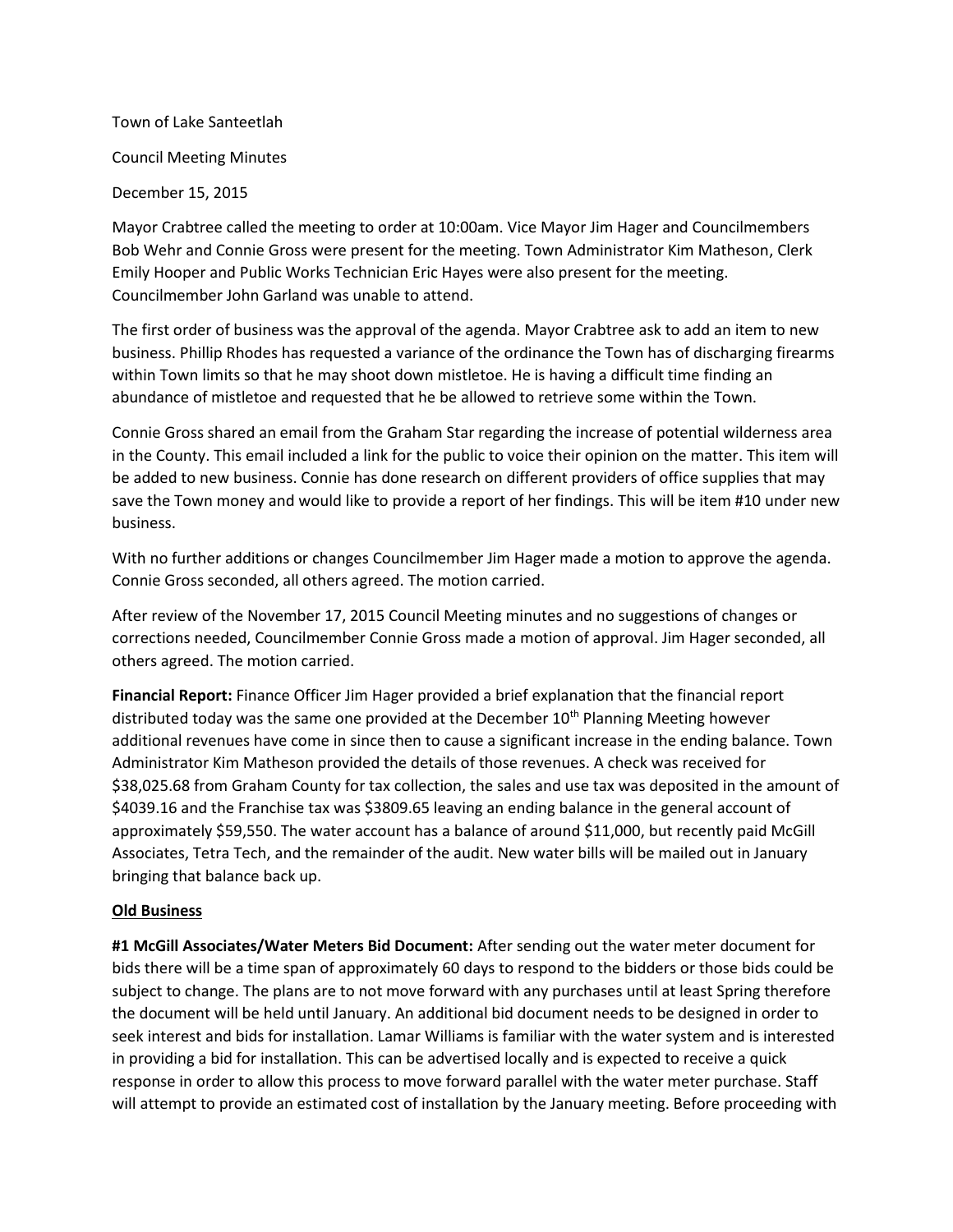installation it will be researched as to what the legal requirement is by the State regarding shut off valves to ensure that the Town is abiding by all necessary rules and procedures required. Councilmember Bob Wehr made a motion to defer sending the bid document until January. Connie Gross seconded, all others agreed. The motion carried.

**#2 Simple IRA/Recommendation by John Garland:** Councilmember John Garland was unable to attend the meeting but had previously explained that after speaking with Shelia Engleman from UCB for the first year the Town must match a minimum of 3%. This rate can change after the first year. The approved plan in November was a plan with a 1% match. Councilmember Connie Gross made a motion to move forward with the recommended IRA plan avoiding all fees and dues attached to a 401K with a match of 3%. Bob Wehr seconded, all others agreed. The motion carried.

**#3 Town Website Transition/Recommendation of New Vendor:** Councilmember Jim Hager met with Miranda Buchanan, the lowest bidder for developing the website, and reported that he felt she would be fully capable of providing the services that the Town would be satisfied with. Miranda plans to begin work on the website immediately and hopes to have it completed by the first of the year. Jim Hager made a motion to accept the bid from Miranda and allow her to design a new website for the Town. Bob Wehr seconded, all others agreed. The motion carried.

**#4 Request for Building Application at 75 Nantahala Terrace:** Resident Jack Gross explained his reasoning for withholding the application request. He explained that there were others doing similar projects who had not submitted an application. The project did not require a building application from Graham County. Mr. Gross asked that he be permitted to postpone filling out the application until the changes had been made to the building application. Those changes are being made by John Garland and will be available for review at the January Planning Meeting. Jim Hager agreed to allow the extension requested.

## **New Business**

**#1 Public Hearing/Amendments to Zoning Ordinance:** Mayor Crabtree opened the Public Hearing and asked that anyone who wished to speak during the hearing to be sworn in by Town Clerk Emily Hooper. Resident Roger Carlton, Jack Gross, Carleton Kelly, Steve Poole, and by phone Craig Zachriach were sworn in.

There are two items presented for today's hearing: The updated Land Use Codes have been available for the Council to review and a workshop was held in November with attorney M. Ellen Davis concerning the changes. This document being approximately 35 pages that will become the adopted codes of the Town needs more time for Council review and public input therefore it is recommended by the Mayor to defer this hearing until the Memorial Day weekend annual budget hearing that many residents attend. Between now and that time the updated codes need to have been discussed and reviewed by the Council as well as the residents available in order to have all corrections and changes ready to present at the next hearing.

The additional item is the recently adopted Town Zoning Map. The map was adopted at November's Council Meeting as a starting point for the Town's use. Roger Carlton shared his research and background of the Old Lodge area and explained what is now zoned commercial and residential. His requests are to update and amend the current map to only zone Town Hall, Randall Veal's home, Aura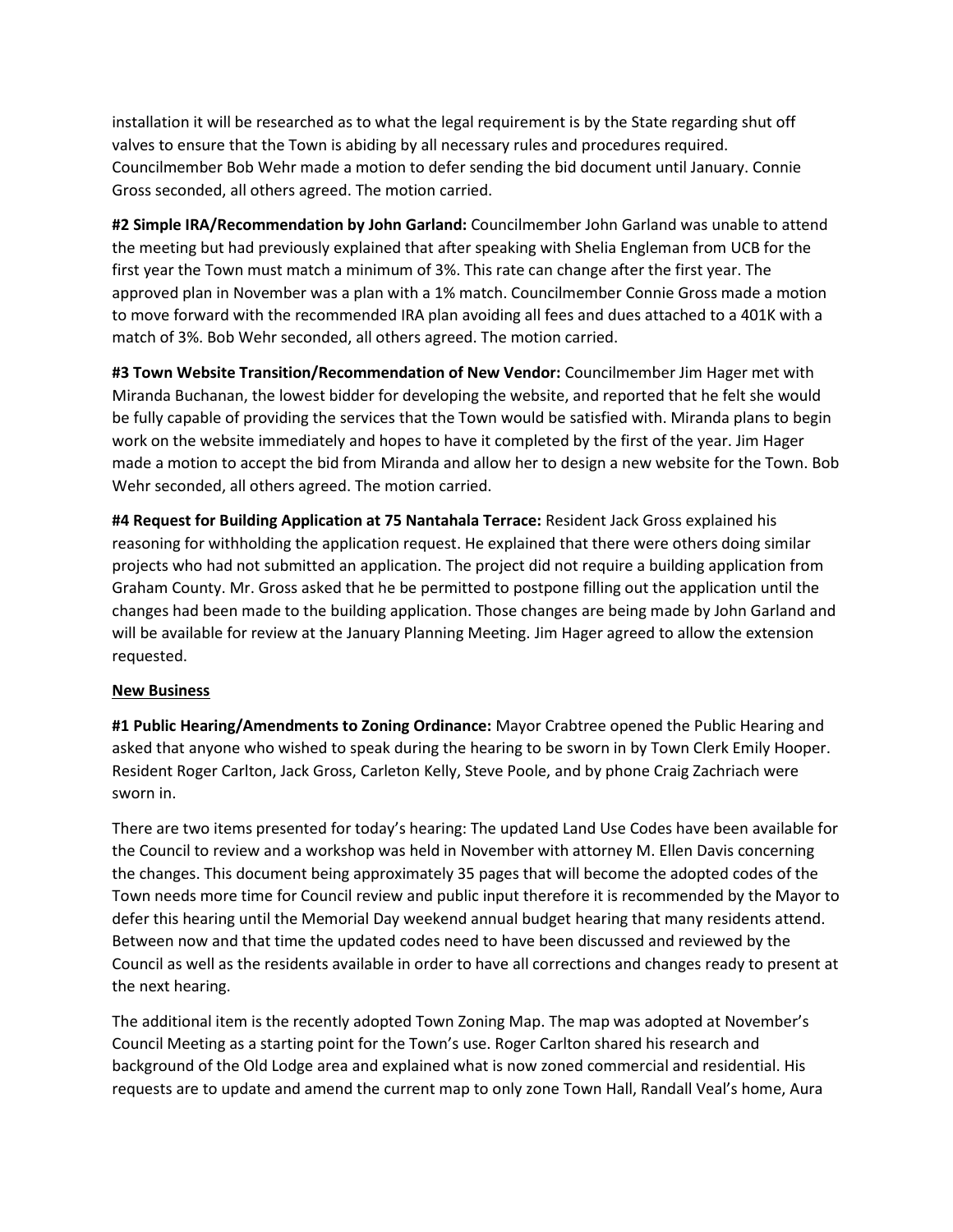Griffith's shop, and the metal building around Town Hall as commercial all other areas residential. Mr. Carlton explained that this change would reduce opposition from Lakeside residents.

Jack Gross stated that some residents had been notified of this map however many have not. His wishes are to wait until all have had time to provide their input before any changes are made.

Mayor Crabtree recommended that in order to move forward with this properly the Councilmembers changes and corrections be solicited for review in February (before the Council Meeting). A workshop will held in March to discuss these changes. An updated document could then be distributed to the public for feedback (possibly attached with the April water bills). The Public Hearing will be continued in conjunction with the May budget hearing. Councilmember Connie Gross made a motion to proceed in this manner. Jim Hager seconded, all others agreed. The motion carried.

Mayor Crabtree reviewed the second motion needed concerning any changes or amendments to the zoning map. Councilmember Jim Hager made a motion to change the map as presented today with only Town Hall, Randall Veal's house, Aura Griffiths shop and metal building labeled as commercial. Bob Wehr seconded. Connie Gross opposed. The motion passed two to one.

Councilmember Jim Hager made a motion to defer the Public Hearing to conjunct with the May budget hearing. Bob Wehr seconded, all others agreed. The motion carried.

Councilmember Bob Wehr made a motion to close the Public Hearing. Jim Hager seconded, all others agreed. The motion carried.

**#2 Approval of Council Member Officers:** After discussion at Tuesday's Planning Meeting the determination of the officers for this two year term is as follows: Mayor: Bob Crabtree, Vice Mayor: Jim Hager, Finance Officer: Jim Hager, and Assistant Finance Officer: Bob Wehr. Councilmember Connie Gross will review the minutes and provide feedback to Town Clerk Emily Hooper. The new Councilmembers will all be added to the signature cards for all Town accounts. Jim Hager made a motion to approve the new officers. Bob Wehr seconded, all others approved. The motion carried.

**#3 Clarification to Building Application/John Garland:** John Garland was unable to attend the meeting therefore this item will be deferred until January. It was requested that John submit his changes to the Council prior to the meeting for review.

**#4 Review of Suggested Rules for Local Government Boards:** The book presented can possibly be used as a guideline for the Town. The Council agreed that there may need to be additional topics added that were not mentioned in the book. Councilmember Connie Gross suggested this be deferred until all members of the Council have had adequate time to review the book in detail. Mayor Crabtree offered to make a scanned copy of the book acknowledging the copyright to have available. Jim Hager seconded, all others agreed. The motion carried.

**#5 Employee Christmas Bonus:** Councilmember Jim Hager made a motion to give each of the three employees a bonus equal to one week's pay. This is the traditional agreement as stated in each employee's job description if the budget allows. Mr. Hager, also the Finance Officer, felt as though the funds were available. Connie Gross seconded, all others agreed. The motion carried.

**#6 2015-16 Budget Amendment:** The changes discussed at Thursday's Planning Meeting were made in the budget amendment showing the truck expenditures. Though there is no legal requirement, having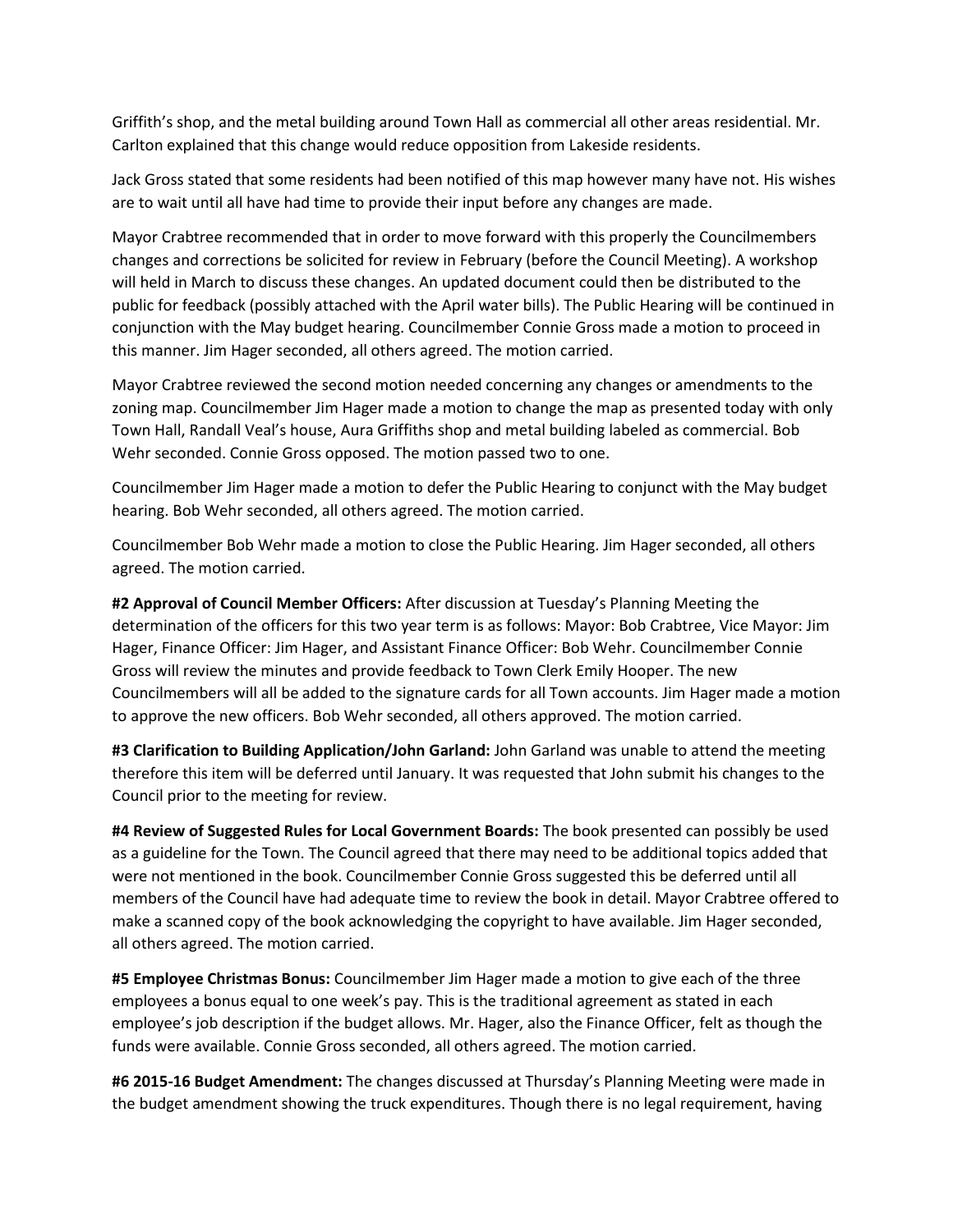these figures available allows for better planning for the remainder of the year in relation to the budget. The amendment proposed is attached to these minutes. Jim Hager made a motion to accept the amendment. Bob Wehr seconded, all others agreed. The motion carried.

**#7 UCB Loan Payoff:** The loan through United Community Bank has been paid off and the state has been notified. Town Administrator Kim Matheson spoke with Robin Hammond, the state representative, and she acknowledged that no further information would be needed and the account was noted.

**#8 Request for Variance of Ordinance by Phillip Rhodes:** Phillip Rhodes has requested that he be allowed to shoot down mistletoe within the Town Limits. He is having a difficult time locating mistletoe in other parts of the County. Councilmember Jim Hager made a motion to grant the variance for Mr. Rhodes through December 31, 2015. Connie Gross seconded, all others approved. The motion carried.

**#9 Graham County Editorial Link for Comments of Wilderness Area:** Councilmember Connie Gross shared an email from the County regarding the plan to increase the wilderness area throughout parts of Graham County. The link provided on the email provides easy access for those who wish to share comments of support or opposition on this matter. Today is the deadline for comments.

**#10 Office Supply Research/Connie Gross:** After discussion at Tuesday's Planning Meeting of the expense of office supplies Councilmember Connie Gross offered to do some research of other providers to determine if the Town could save money. Mrs. Gross reported her findings that Office Depot would be less expensive than the current supplier, Quill. Office Depot would offer the same benefits of free shipping that we currently receive. It was decided that the Town would begin using Office Depot immediately. Connie Gross will be in contact with the representative to set up the account.

## **Discussion Items**

**#1 2015 Town Directory/Draft:** The new directory is completed with all the updates provided. Any additional updates can provided until the print date. Miranda Buchanan has sold ads that will be placed in the directory which has covered the cost of printing. 200 copies will be printed by WCU print shop and a link of the directory will be available on the website.

**#2 Audio Equipment for Town Commission Meetings/Report from Best Buy:** The Geek Squad will visit Town Hall today at 2:00pm to do an on-site survey. After the survey a proposal will be devised of the equipment needed for the Town's needs. A report will be given at the January Meeting.

**#3 Status of Quote from HMC Paving for Road Repairs on Lakeside and Santeetlah Point:** A proposal was received from HMC for the road repairs needed however this item of discussion will be deferred until next spring when it will be clear if the budget will allow such repairs. The Town will proceed with sending Jose Rosado (the owner of the roads) a letter of request to take over the roads for a payment of \$5000. In the letter it will be explained that if he neglects to respond to the request he will be billed for the charges of the road repairs as well as \$150.00 each time the roads need plowed during a snow event. Mayor Crabtree asked Roger Carlton to submit a draft letter for Mr. Rosado. The Council will seek legal advice concerning the proper way to move forward with Rosado as this issue has been going on for thirteen years.

**#4 Report of Past Due Water Collection:** As of today \$10,189.06 has been collected in past due water bills. New bills will be mailed the first week in January and any past due statements at this time will be